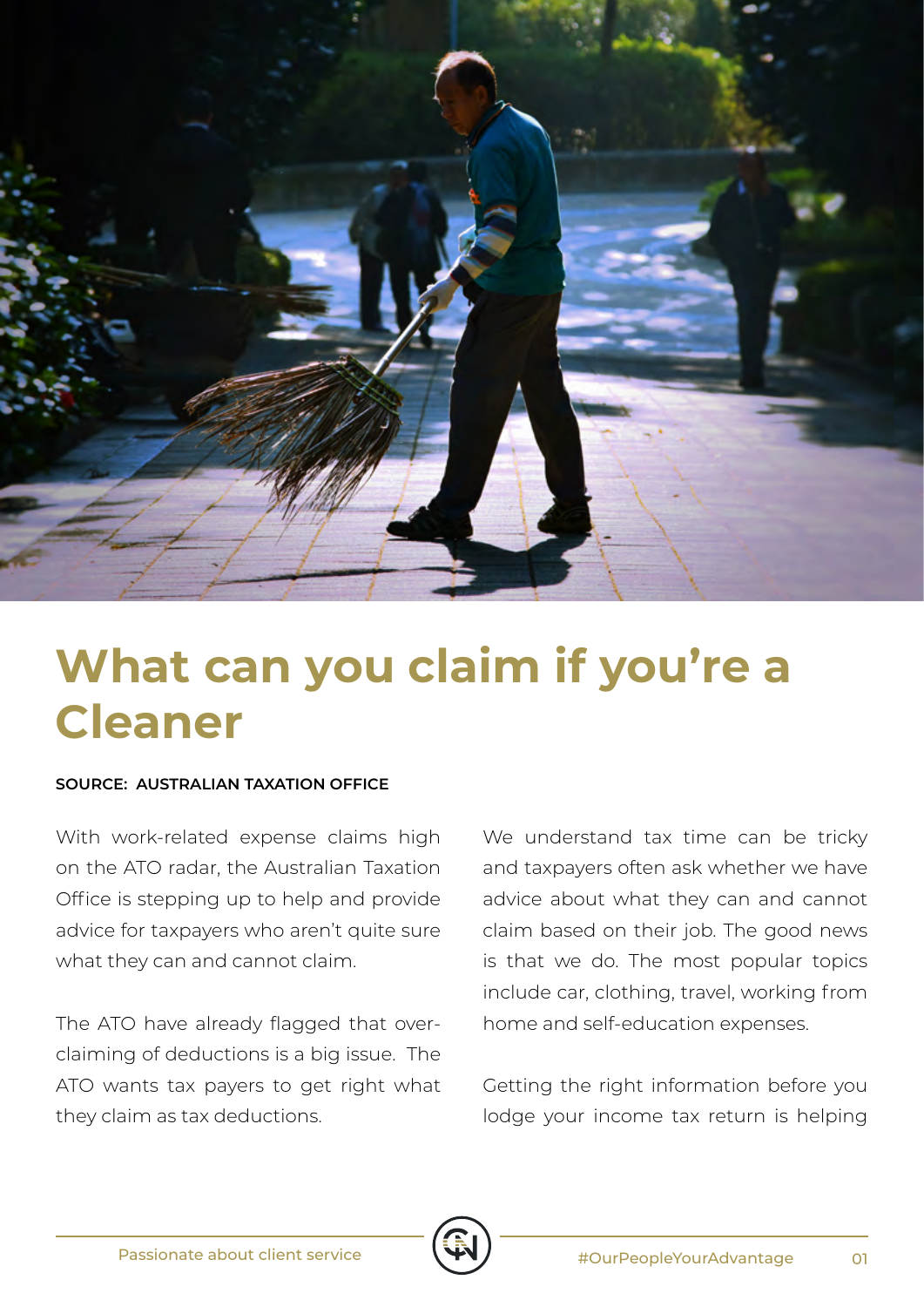our clients to get their claims right and avoid issues later on.

We want every person to have the information they need to know whether they can make a claim, to get it right, and know what records they need to keep. Understanding what you can and cannot claim will help ensure that your income tax return is processed quickly and any refund is paid as soon as possible. Most people want to lodge their income tax return with the right information and helping people to do that in the first place is the most efficient way to operate.

## **What you can and can't claim**

Each occupation has specific circumstances which affect what can and cannot be claimed. Here are some snippets from some ATO occupation guides. Remember, regardless of the occupation you are in, you can only claim the work-related part of expenses, and you must meet the three golden rules:

- You must have spent the money yourself and not been reimbursed;
- The claim must be directly related to earning your income; and
- You need a record to prove it.

## **Cleaner employees: work-related expenses**

Common deductions include the following:

- You can claim a deduction for the cost of buying, hiring, mending or cleaning certain uniforms that are unique and distinctive to your job, or protective clothing that your employer requires you to wear. This may include an apron or overalls to protect your ordinary clothes from soiling or damage, or gloves or breathing masks to provide protection from chemicals.
- You can claim a deduction when you:
	- drive between separate jobs on the same day – eg traveling to your second job as a cleaner.
	- drive to and from an alternate workplace for the same employer on the same day – eg traveling to different houses that you clean.
- You can claim a deduction for the cost of overtime meals on those occasions where:
	- you worked overtime and took an overtime meal break, and
	- your employer paid you an overtime meal allowance under an industrial law, award or agreement.